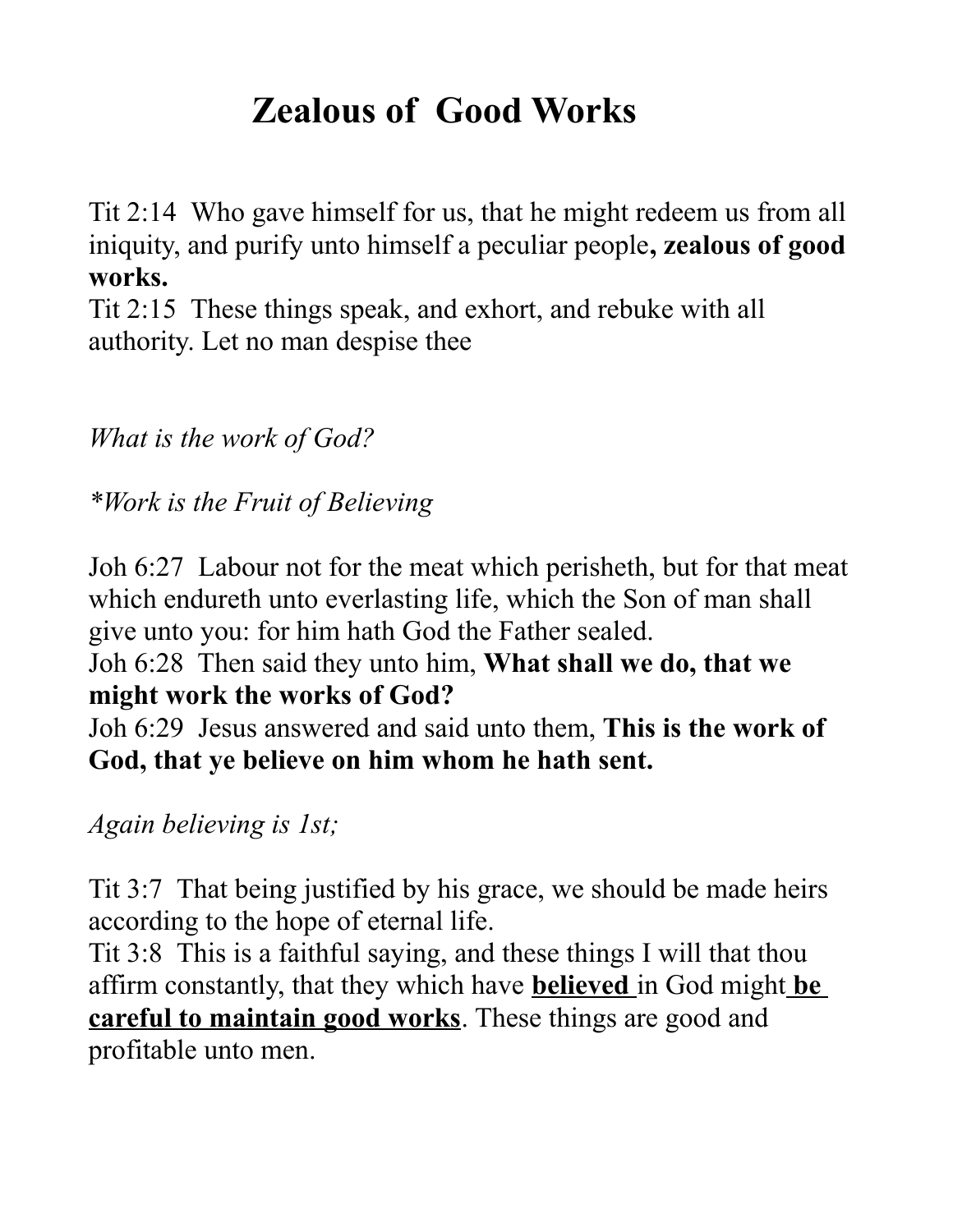# *Works come forth from faith,(believing);*

1Th 1:3 Remembering without ceasing your **work of faith,** and labour of love, and patience of hope in our Lord Jesus Christ, in the sight of God and our Father;

Jas 2:17 Even **so faith, if it hath not works, is dead**, being alone. Jas 2:18 Yea, a man may say, Thou hast faith, and I have works: shew me thy faith without thy works, and **I will shew thee my faith by my works**.

Gal 5:5 For we through the Spirit wait for the hope of righteousness by faith.

Gal 5:6 For in Jesus Christ neither circumcision availeth any thing, nor uncircumcision; but **faith which worketh by love.**

Php 1:11 **Being filled with the fruits of righteousness**, which are by Jesus Christ, unto the glory and praise of God.

*Grace teaches us How to work ;*

Tit 2:11 For the **grace of God** that bringeth salvation hath appeared to all men,

Tit 2:12 **Teaching us that, denying ungodliness and worldly lusts, we should live soberly, righteously, and godly, in this present world;** 

Tit 2:13 Looking for that blessed hope, and the glorious appearing of the great God and our Saviour Jesus Christ;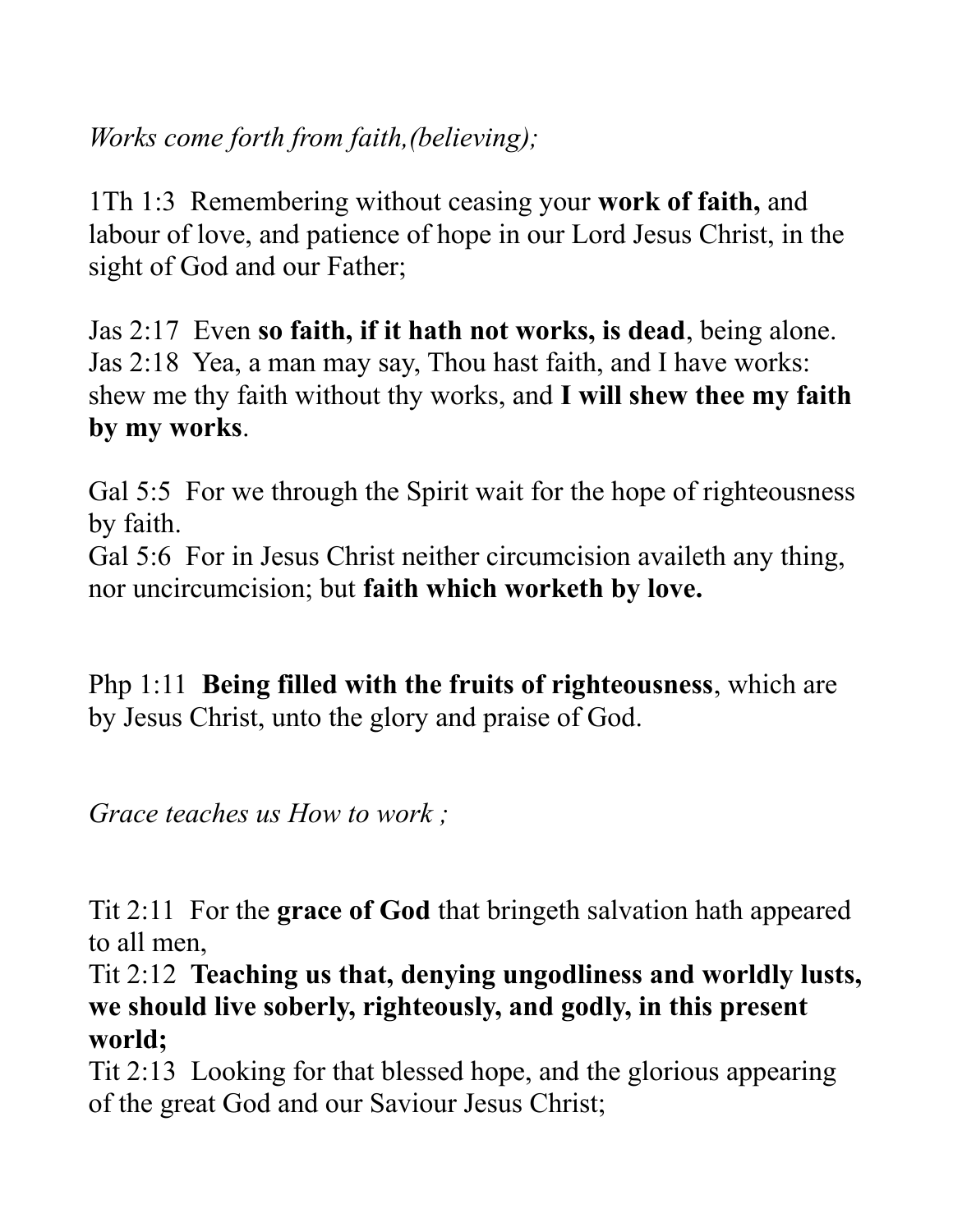Tit 2:14 Who gave himself for us, that he might redeem us from all iniquity, and purify unto himself a peculiar people, **zealous of good works**.

Tit 2:15 These things speak, and exhort, and rebuke with all authority. Let no man despise thee

*What is this fruit?*

*Giving;*

Act 20:35 I have shewed you all things, how that so **labouring ye ought to support the weak,** and to remember the words of the Lord Jesus, how he said**, It is more blessed to give than to receive.**

*Witness;*

1Ti 4:12 Let no man despise thy youth; but be thou an **example** of the believers, **in word, in conversation, in charity, in spirit, in faith, in purity.** 

1Pe 2:12 Having your conversation honest among the Gentiles: that, whereas they speak against you as evildoers, **they may by your good works, which they shall behold, glorify God in the day of visitation.** 

Tit 2:7 **In all things shewing thyself a pattern of good works:** in doctrine shewing uncorruptness, gravity, sincerity, Tit 2:8 Sound speech, that cannot be condemned; that he that is of the contrary part may be ashamed, having no evil thing to say of you.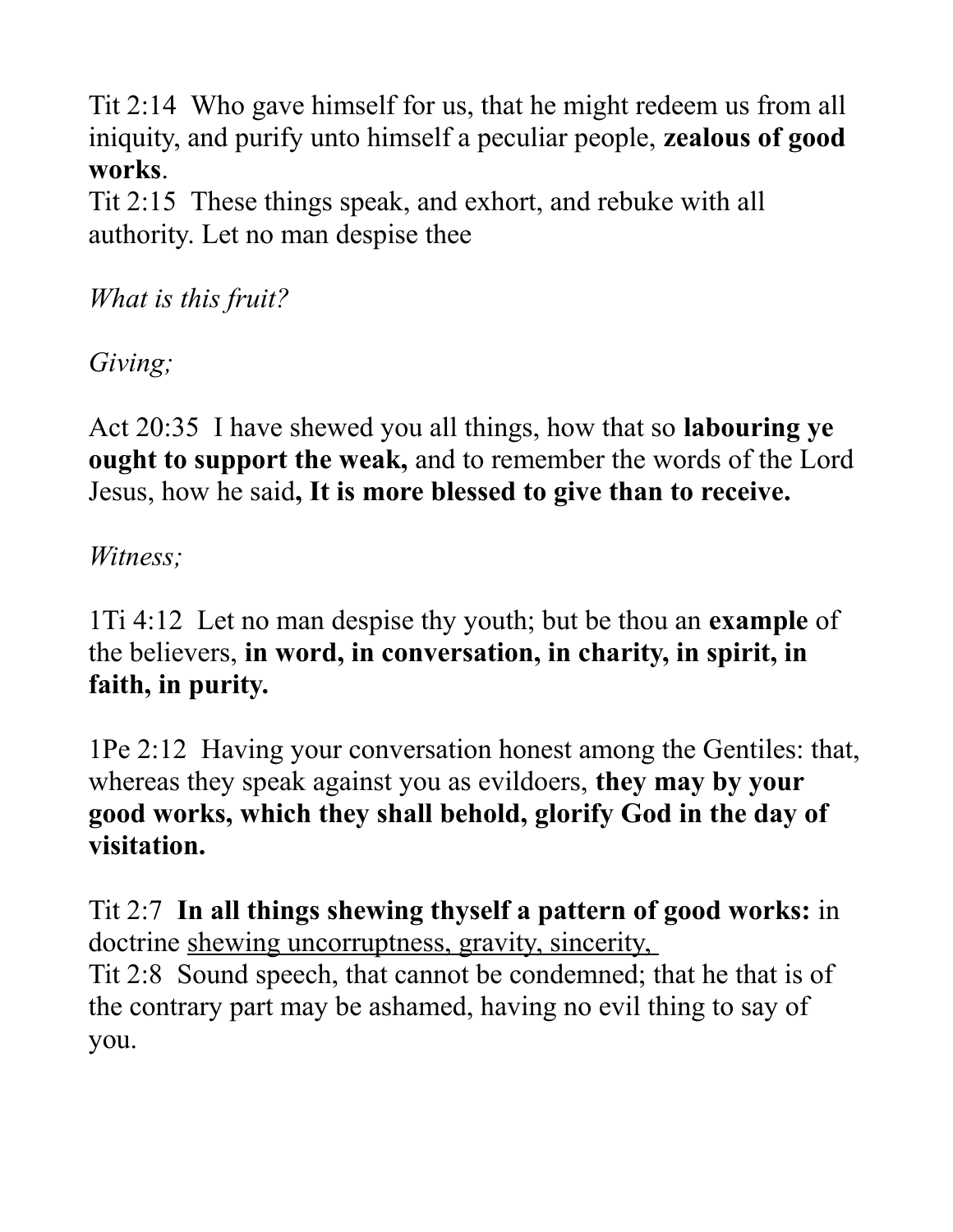*Holy living;*

Mat 5:16 *Let your light so shine before men, that they may see your good works*, and glorify your Father which is in heaven.

## Php 2:13 For **it is God which worketh in you both to will and to do of his good pleasure.**

Php 2:14 Do all things without murmurings and disputings: Php 2:15 That ye may be blameless and harmless, the sons of God, without rebuke, in the midst of a crooked and perverse nation, **among whom ye shine as lights in the world;** 

*The will of God;*

Eph 2:10 For **we are his workmanship, created in Christ Jesus unto good works,** which God hath before ordained that **we should walk in them.** 

Col 3:17 And **whatsoever ye do in word or deed, do all in the name of the Lord Jesus,** giving thanks to God and the Father by him.

Joh 15:8 Herein is my Father glorified, that **ye bear much fruit;** so shall ye be my disciples.

1Ti 6:18 That they do good, that **they be rich in good works,** ready to distribute, willing to communicate;

1Jn 3:18 My little children, **let us not love in word, neither in tongue; but in deed and in truth.**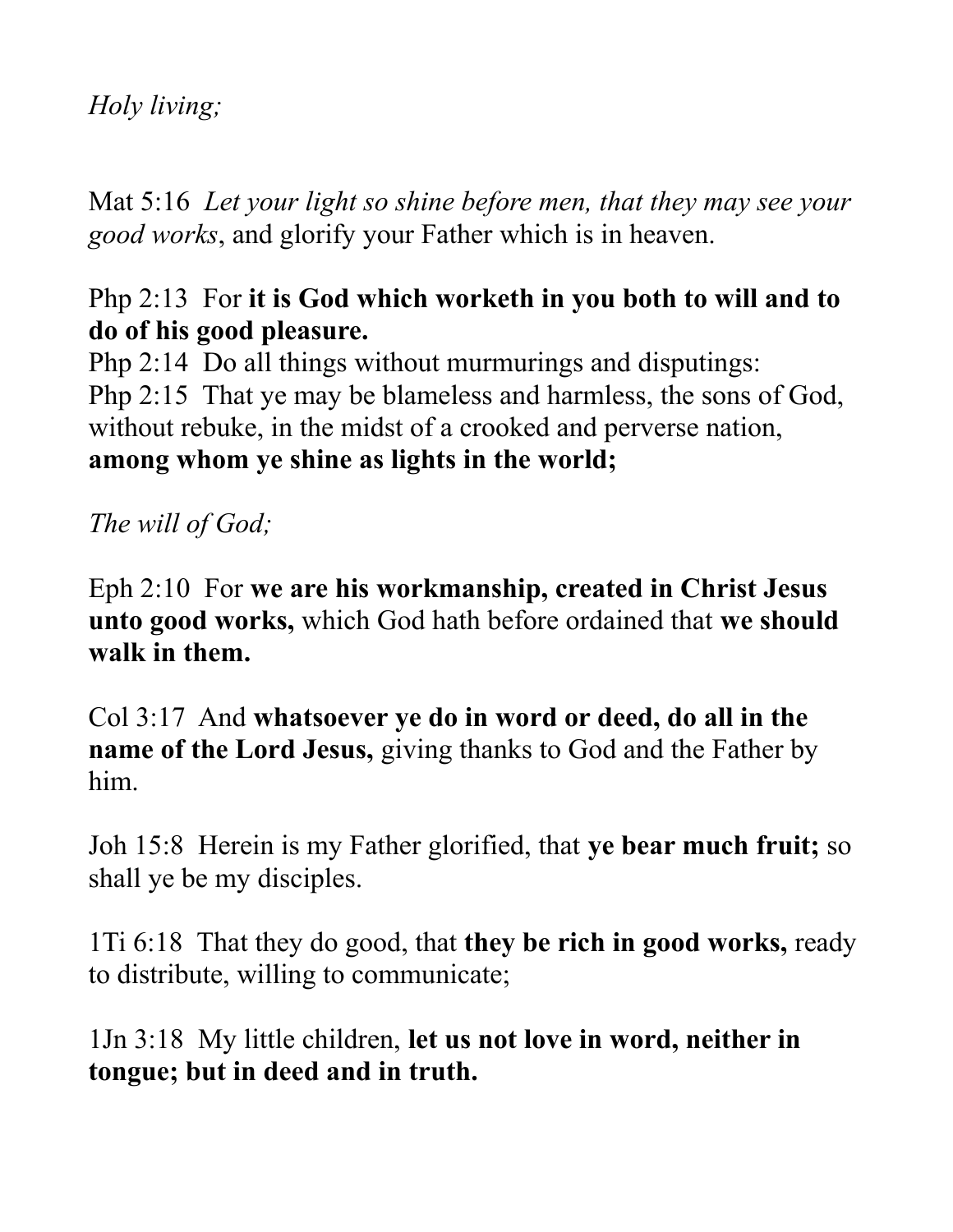Heb 10:24 And let us consider one another to **provoke unto love and to good works:** 

Heb 6:10 For **God is not unrighteous to forget your work and labour of love,** which ye have shewed toward his name, in that ye have ministered to the saints, and do minister. Heb 6:11 And we desire that every one of you do shew the same

diligence to the full assurance of hope unto the end:

Heb 6:12 That ye be not slothful, but followers of them who through faith and patience inherit the promises.

# Heb 13:16 **But to do good and to communicate forget not: for with such sacrifices God is well pleased.**

*Fervent in works;*

Rom 12:11 **Not slothful in business;** fervent in spirit; serving the Lord;

Heb 6:12 That ye **be not slothful,** but followers of them who through faith and patience inherit the promises.

1Co 15:58 Therefore, my beloved brethren, be ye stedfast, unmoveable, **always abounding in the work of the Lord, forasmuch as ye know that your labour is not in vain in the Lord.** 

Gal 6:9 And **let us not be weary in well doing**: for in due season we shall reap, if we faint not.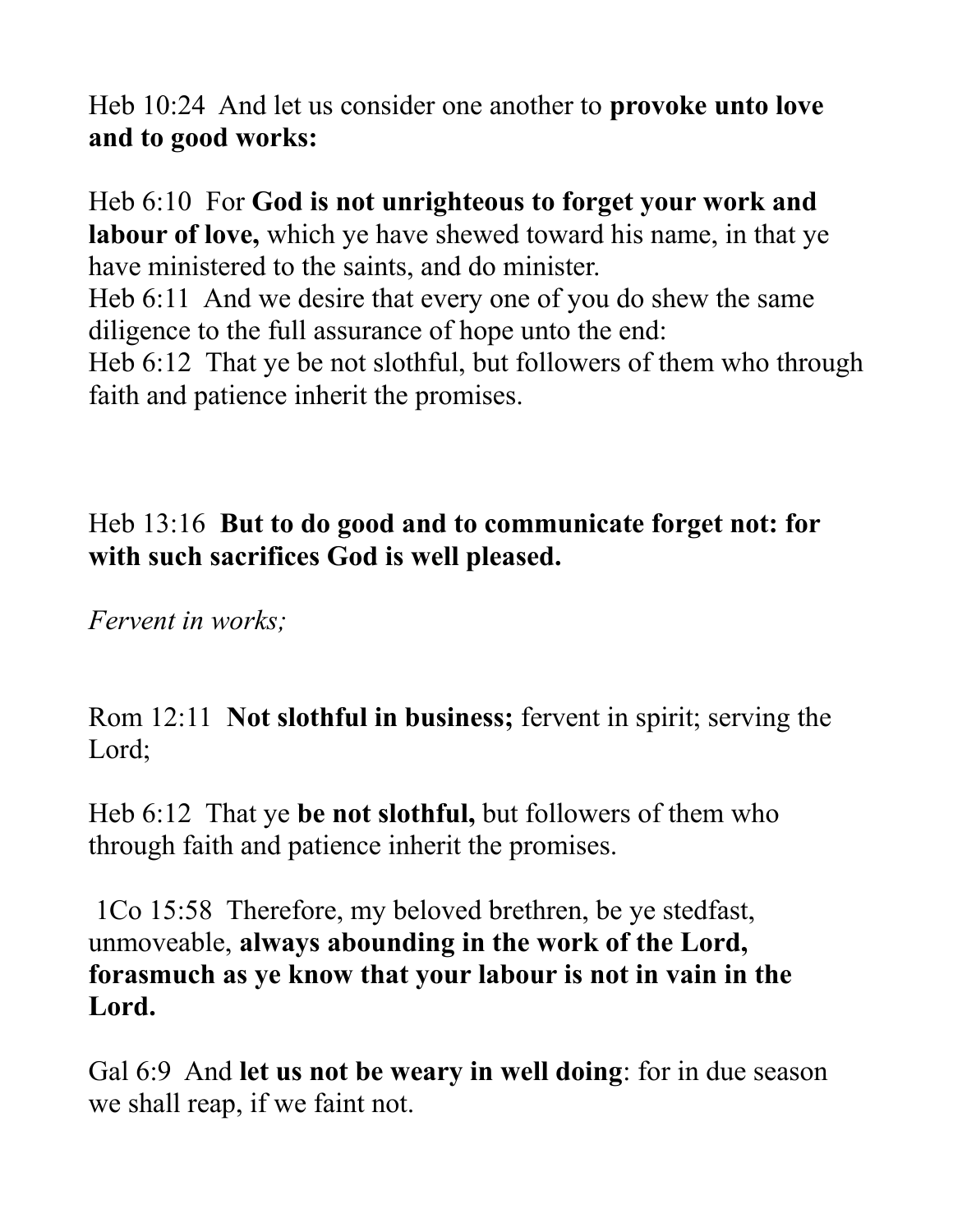2Th 3:13 But ye, brethren, **be not weary in well doing.**

Tit 3:1 Put them in mind to be subject to principalities and powers, to obey magistrates, **to be ready to every good work,** 

2Co 9:2 For I know the forwardness of your mind, for which I boast of you to them of Macedonia, that Achaia was ready a year ago; and **your zeal hath provoked very many.** 

1Co 14:12 Even so ye, forasmuch as ye are zealous of spiritual gifts, **seek that ye may excel to the edifying of the church.** 

*Works do not produce Righteousness, Faith in his grace produces works;*

*Grace, faith and works in one scripture;*

Tit 3:5 **Not by works of righteousness which we have done, but according to his mercy he saved us,** by the washing of

regeneration, and renewing of the Holy Ghost

Tit 3:6 Which he shed on us abundantly through Jesus Christ our Saviour;

Tit 3:7 That being justified by his grace, we should be made heirs according to the hope of eternal life.

Tit 3:8 This is a faithful saying, and these things I will that thou affirm constantly, that **they which have believed in God might be careful to maintain good works.** These things are good and profitable unto men.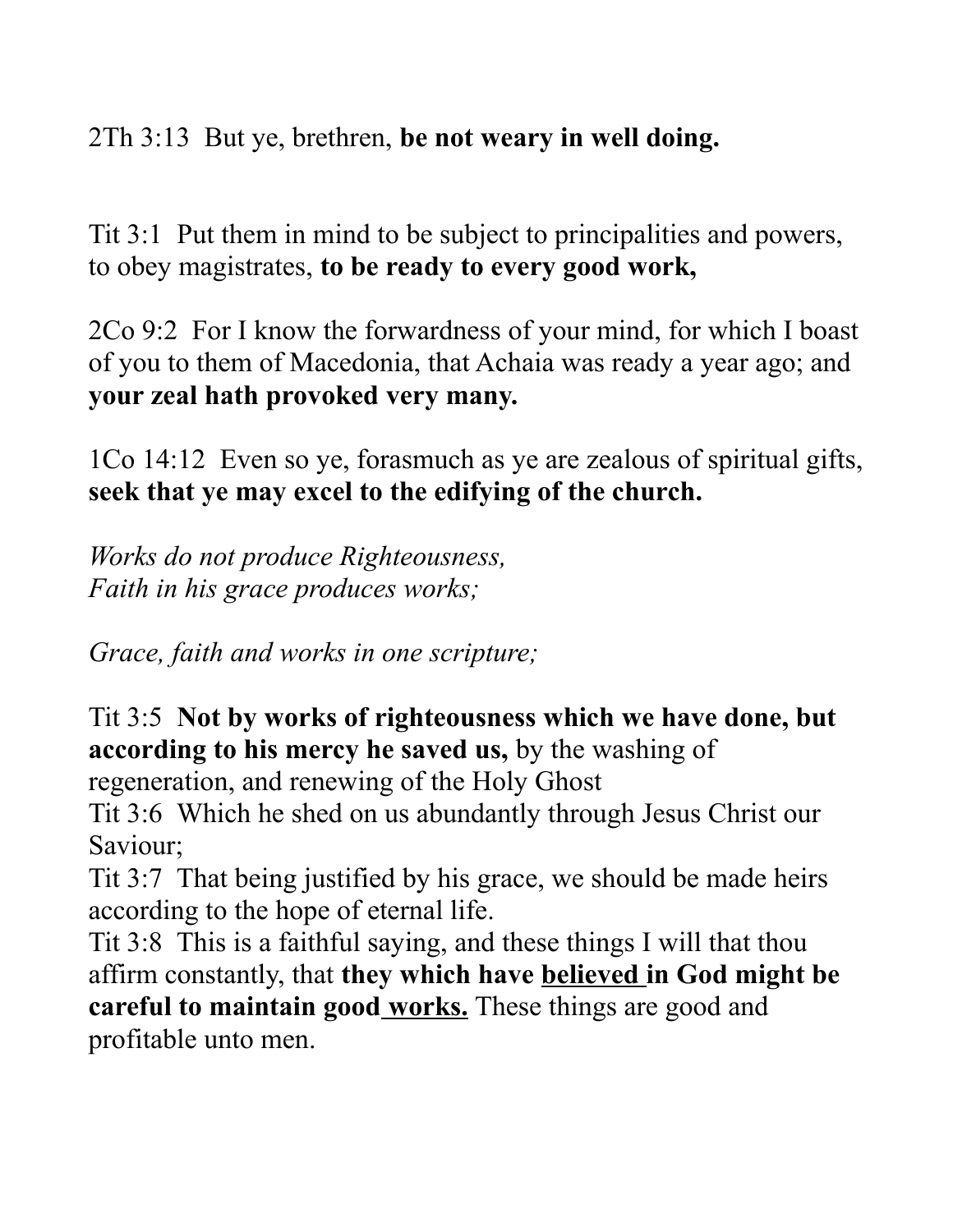Php 2:12 Wherefore, my beloved, as ye have always obeyed, not as in my presence only, but now much more in my absence, **work out your own salvation with fear and trembling.** 

Php 2:13 For **it is God which worketh in you both to will and to do** of his good pleasure.

Act 4:33 And with **great power gave the apostles witness** of the resurrection of the Lord Jesus: and **great grace was upon them all.** 

*God working in you;*

Heb 13:21 **Make you perfect in every good work to do his will, working in you** that which is wellpleasing in his sight, through Jesus Christ; to whom be glory for ever and ever. Amen.

Mar 16:20 And they went forth, and preached every where, **the Lord working with them,** and confirming the word with signs following. Amen.

Php 2:13 For **it is God which worketh in you both to will and to do** of his good pleasure.

## *Work of the Harvest;*

Joh 4:34 Jesus saith unto them, My meat is to do the will of him that sent me, and to finish his work.

Joh 4:35 **Say not ye, There are yet four months, and then cometh harvest?** behold, I say unto you, **Lift up your eyes, and look on the fields; for they are white already to harvest.** 

Act 5:42 And **daily in the temple, and in every house, they ceased not to teach and preach Jesus Christ.**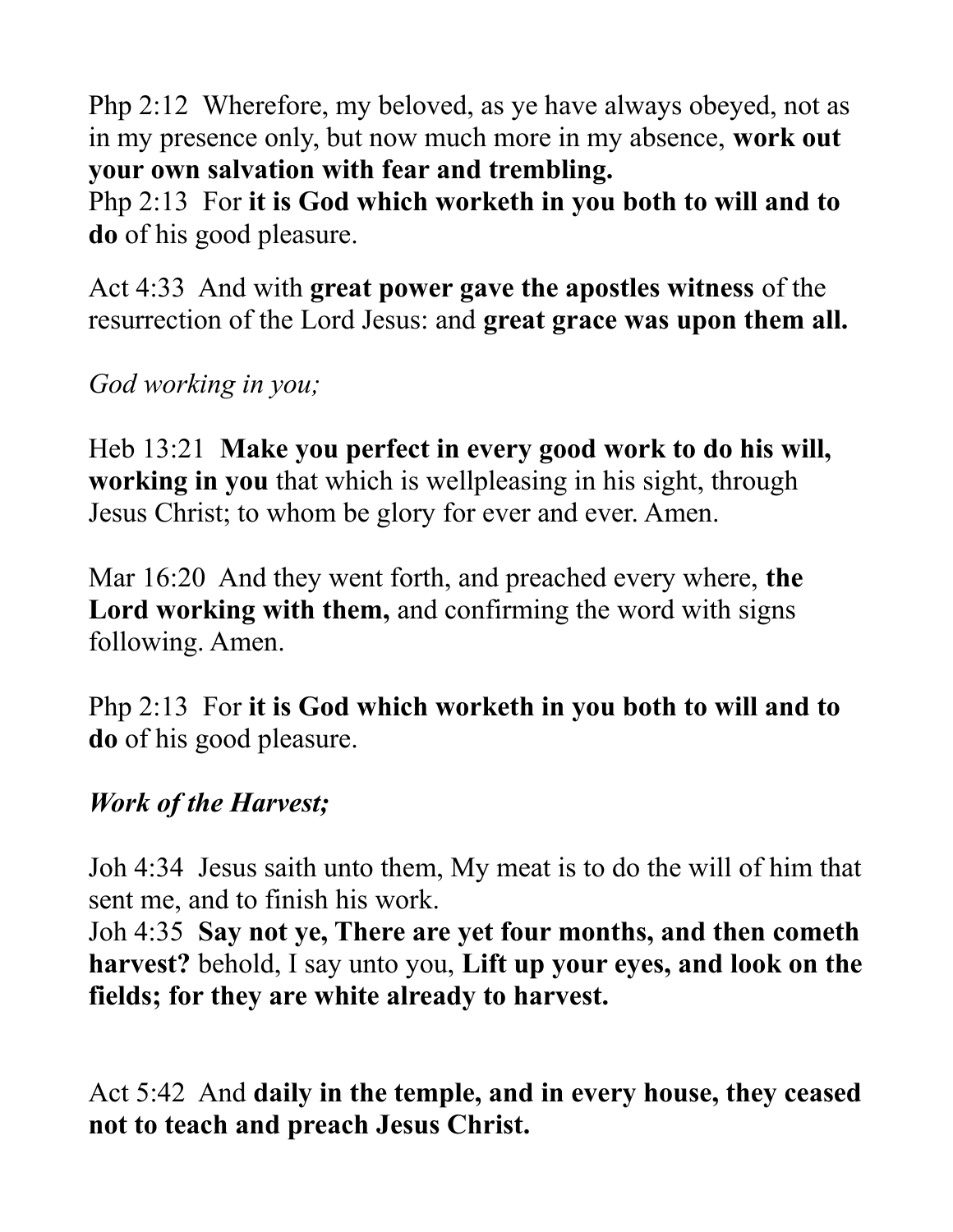Act 6:4 But **we will give ourselves continually to prayer, and to the ministry of the word.** 

Act 6:10 And they were not able to resist the wisdom and the spirit by which he spake.

Act 18:24 And a certain Jew named Apollos, born at Alexandria, an eloquent man, and **mighty in the scriptures**, came to Ephesus. Act 18:25 This man was instructed in the way of the Lord; and **being fervent in the spirit, he spake and taught diligently the things of the Lord,** knowing only the baptism of John.

Act 18:26 And he began to speak boldly in the synagogue: whom when Aquila and Priscilla had heard, they took him unto them, and expounded unto him the way of God more perfectly.

Act 18:28 **For he mightily convinced the Jews,** and that publickly, shewing by the scriptures that Jesus was Christ.

2Co 5:9 **Wherefore we labour, that, whether present or absent, we may be accepted of him.** 

2Co 5:10 For **we must all appear before the judgment seat of Christ; that every one may receive the things done in his body, according to that he hath done, whether it be good or bad.**  2Co 5:11 **Knowing therefore the terror of the Lord, we persuade men;** but we are made manifest unto God; and I trust also are made manifest in your consciences.

2Co 5:14 For the love of Christ constraineth us; because we thus judge, that if one died for all, then were all dead:

2Co 5:15 And that he died for all, that **they which live should not henceforth live unto themselves,** but unto him which died for them, and rose again.

2Co 5:17 Therefore if any man be in Christ, he is a new creature: old things are passed away; behold, all things are become new.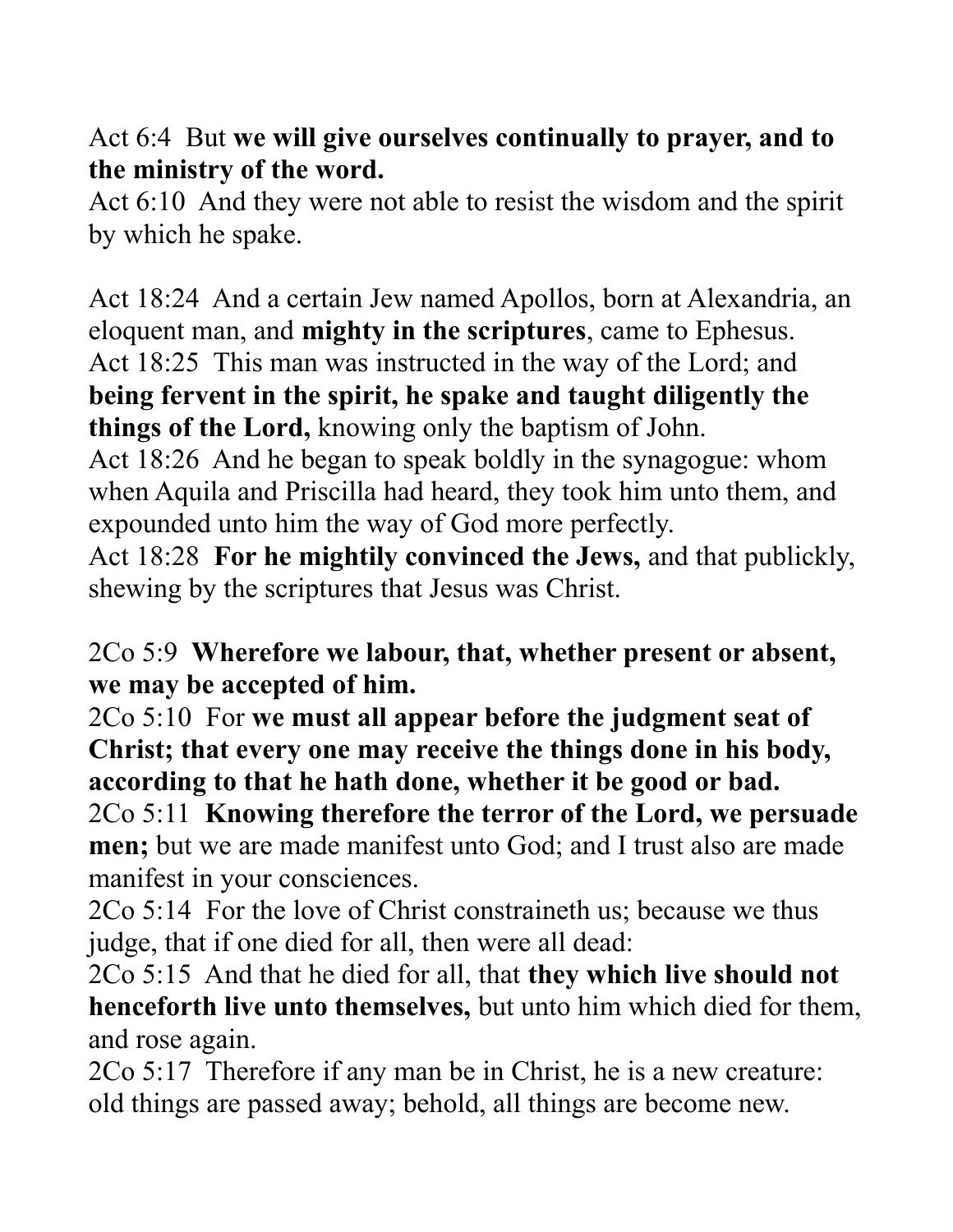2Co 5:18 And all things are of God, who hath reconciled us to himself by Jesus Christ, and **hath given to us the ministry of reconciliation;** 

2Co 5:19 To wit, that God was in Christ, reconciling the world unto himself, not imputing their trespasses unto them; an**d hath committed unto us the word of reconciliation.** 

2Co 5:20 Now then **we are ambassadors for Christ**, as though God did beseech you by us: we pray you in Christ's stead, be ye reconciled to God.

2Co 5:21 For he hath made him to be sin for us, who knew no sin; that we might be made the righteousness of God in him.

*Follow examples in the Word;*

Php 4:9 **Those things, which ye have both learned, and received, and heard, and seen in me, do**: and the God of peace shall be with you.

# *Not Words only;*

1Th 1:5 For our gospel came **not unto you in word only, but also in power,** and in the Holy Ghost, and in much assurance; as ye know what manner of men we were among you for your sake.

# *Christ Example;*

Act 10:38 How **God anointed Jesus of Nazareth with the Holy Ghost and with power: who went about doing good**, and healing all that were oppressed of the devil; for God was with him.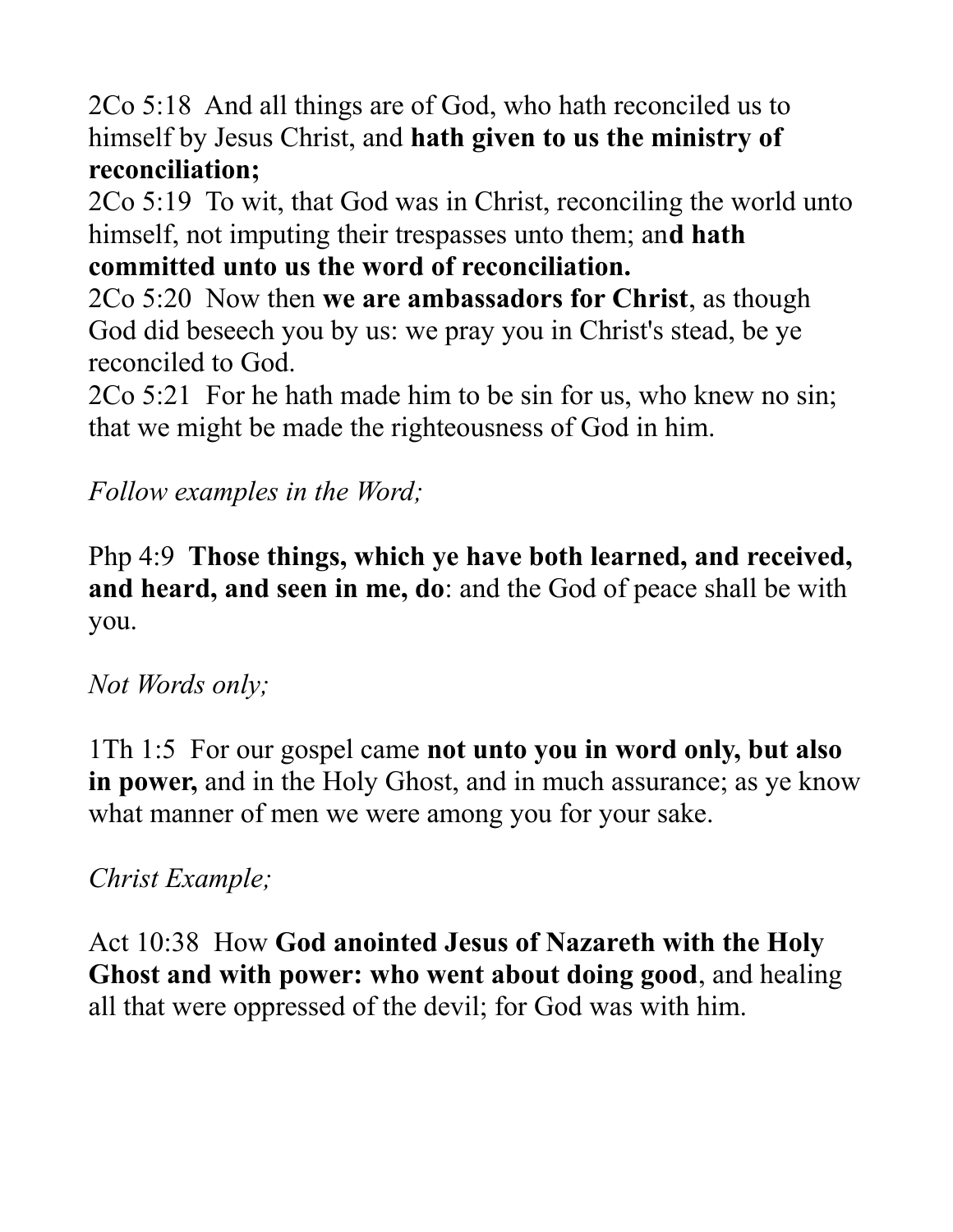*Rewarded;*

Mat 25:34 Then shall the King say unto them on his right hand, Come, ye blessed of my Father, inherit the kingdom prepared for you from the foundation of the world:

Mat 25:35 For I was an hungred, and ye gave me meat: I was thirsty, and ye gave me drink: I was a stranger, and ye took me in: Mat 25:36 Naked, and ye clothed me: I was sick, and ye visited me: I was in prison, and ye came unto me.

Mat 25:37 Then shall the righteous answer him, saying, Lord, when saw we thee an hungred, and fed thee? or thirsty, and gave thee drink?

Mat 25:38 When saw we thee a stranger, and took thee in? or naked, and clothed thee?

Mat 25:39 Or when saw we thee sick, or in prison, and came unto thee?

Mat 25:40 **And the King shall answer and say unto them, Verily I say unto you, Inasmuch as ye have done it unto one of the least of these my brethren, ye have done it unto me.** 

James 1:25 But whoso looketh into the perfect law of liberty, and continueth therein, he being not a forgetful hearer, but **a doer of the work, this man shall be blessed in his deed.** 

Psa 37:3 **Trust in the LORD, and do good;** so shalt thou dwell in the land, and verily thou shalt be fed.

1Co 3:8 Now he that planteth and he that watereth are one: and **every man shall receive his own reward according to his own labour.**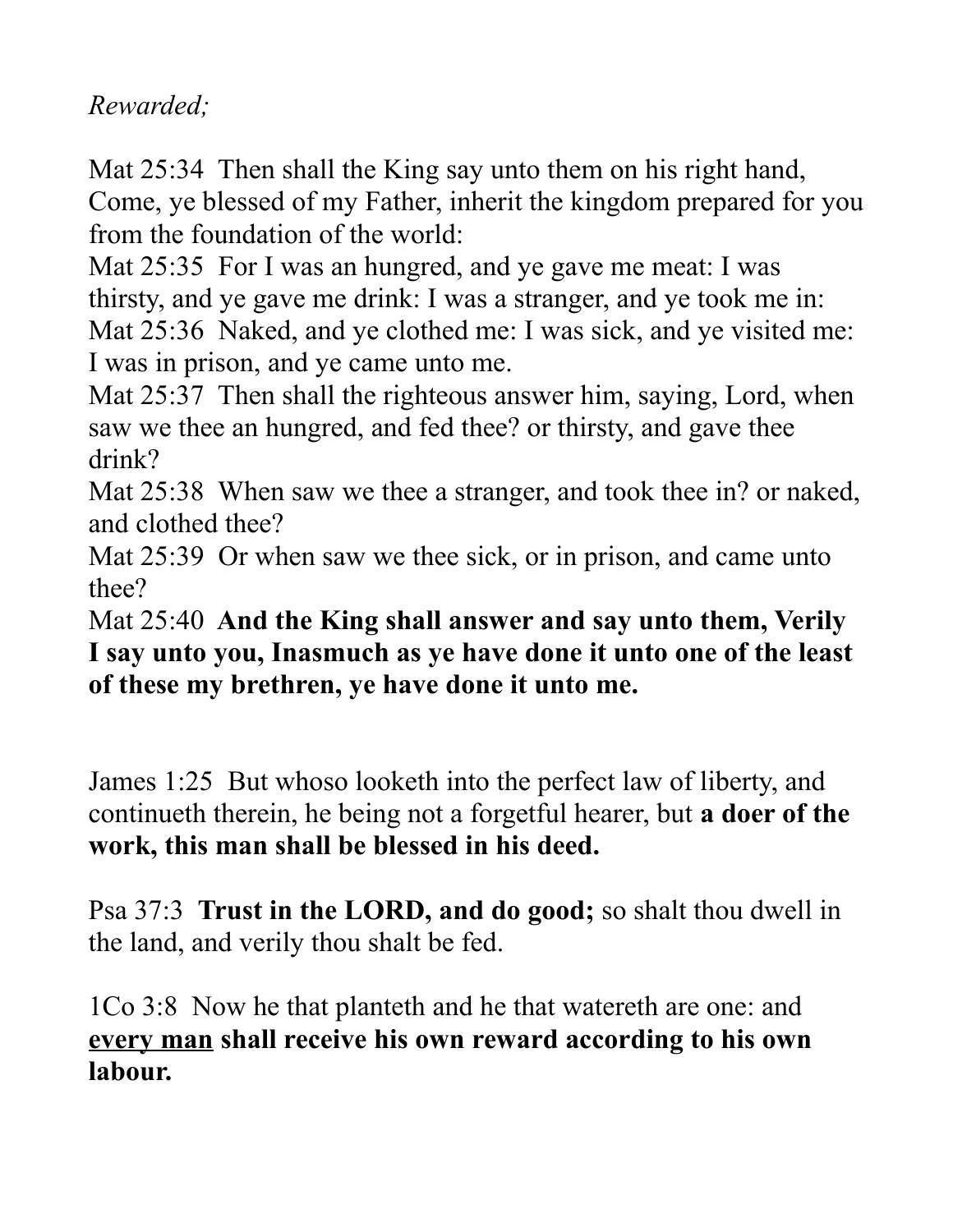1Co 3:9 For **we are labourers together with God**: ye are God's husbandry, ye are God's building.

*Faith with out Works;*

## Jas 2:14 **What doth it profit, my brethren, though a man say he hath faith, and have not works?** can faith save him?

Jas 2:15 If a brother or sister be naked, and destitute of daily food, Jas 2:16 And one of you say unto them, Depart in peace, be ye warmed and filled; notwithstanding ye give them not those things which are needful to the body; what doth it profit?

Jas 2:17 **Even so faith, if it hath not works, is dead, being alone.**  Jas 2:18 Yea, a man may say, Thou hast faith, and I have works: shew me thy faith without thy works, and **I will shew thee my faith by my works**.

Jas 2:19 Thou believest that there is one God; thou doest well: the devils also believe, and tremble.

Jas 2:20 But wilt thou know, O vain man, that faith without works is dead?

*Abounding in Works;*

2Co 9:8 And God is able to make all grace abound toward you; that ye, always having all sufficiency in all things, **may abound to every good work:** 

Gal 6:4 But let every man prove his own work, and then shall he have rejoicing in himself alone, and not in another.

Col 1:10 **That ye might walk worthy of the Lord unto all pleasing, being fruitful in every good work,** and increasing in the knowledge of God;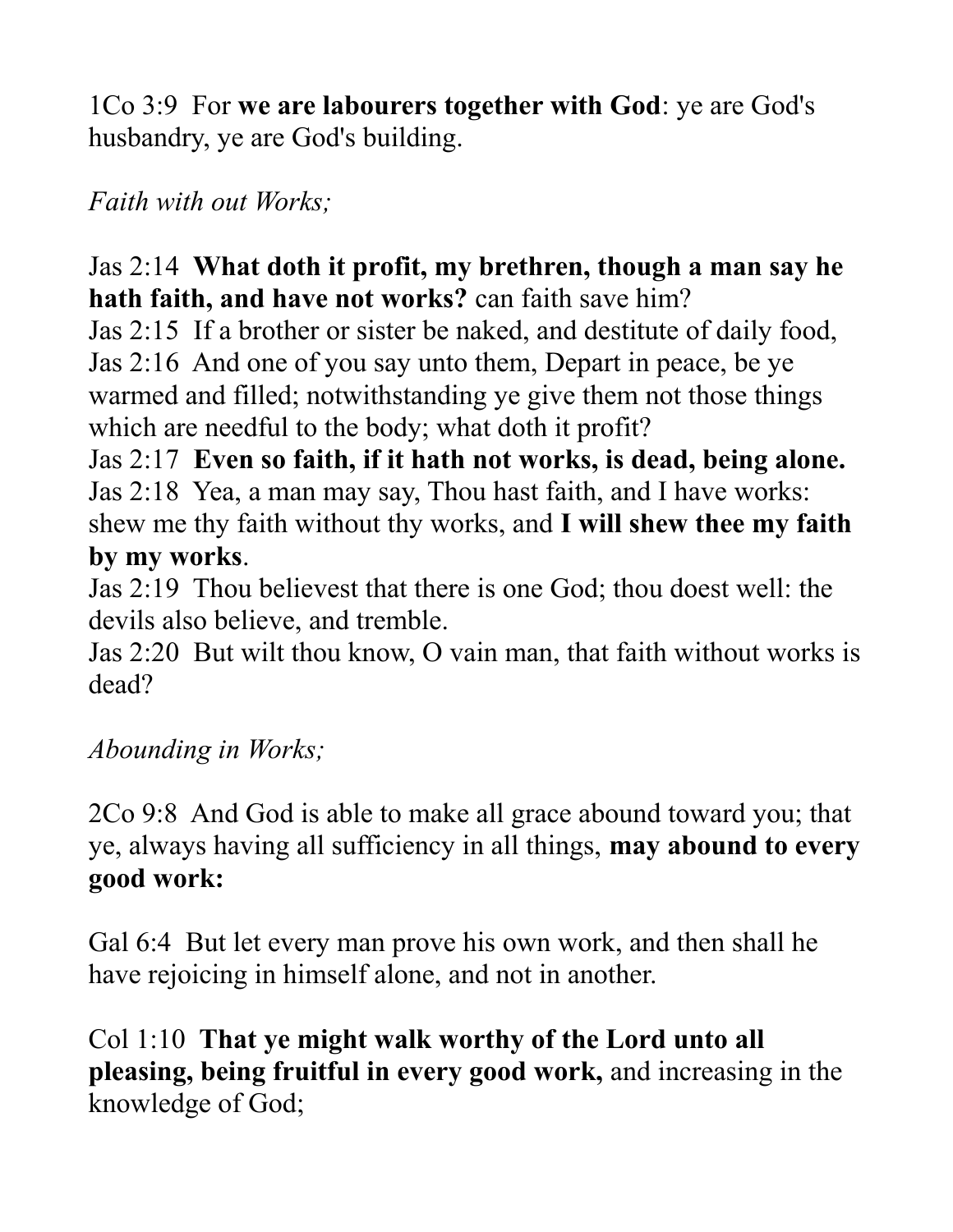## Col 3:17 And **whatsoever ye do in word or deed, do all in the name of the Lord Jesus,** giving thanks to God and the Father by him.

2Th 2:16 Now our Lord Jesus Christ himself, and God, even our Father, which hath loved us, and hath given us everlasting consolation and good hope through grace,

2Th 2:17 Comfort your hearts, and **stablish you in every good word and work**.

*You choose*

2Ti 2:20 But in a great house there are not only vessels of gold and of silver, but also of wood and of earth; and some to honour, and some to dishonour.

2Ti 2:21 **If a man therefore purge himself from these, he shall be a vessel unto honour, sanctified, and meet for the master's use, and prepared unto every good work.** 

2Ti 2:19 Nevertheless the foundation of God standeth sure, having this seal, The Lord knoweth them that are his. And, **Let every one that nameth the name of Christ depart from iniquity.** 

2Ti 3:16 All scripture is given by inspiration of God, and is profitable for doctrine, for reproof, for correction, for instruction in righteousness:

2Ti 3:17 **That the man of God may be perfect, throughly furnished unto all good works.** 

Tit 3:14 And **let ours also learn to maintain good works for necessary uses, that they be not unfruitful.**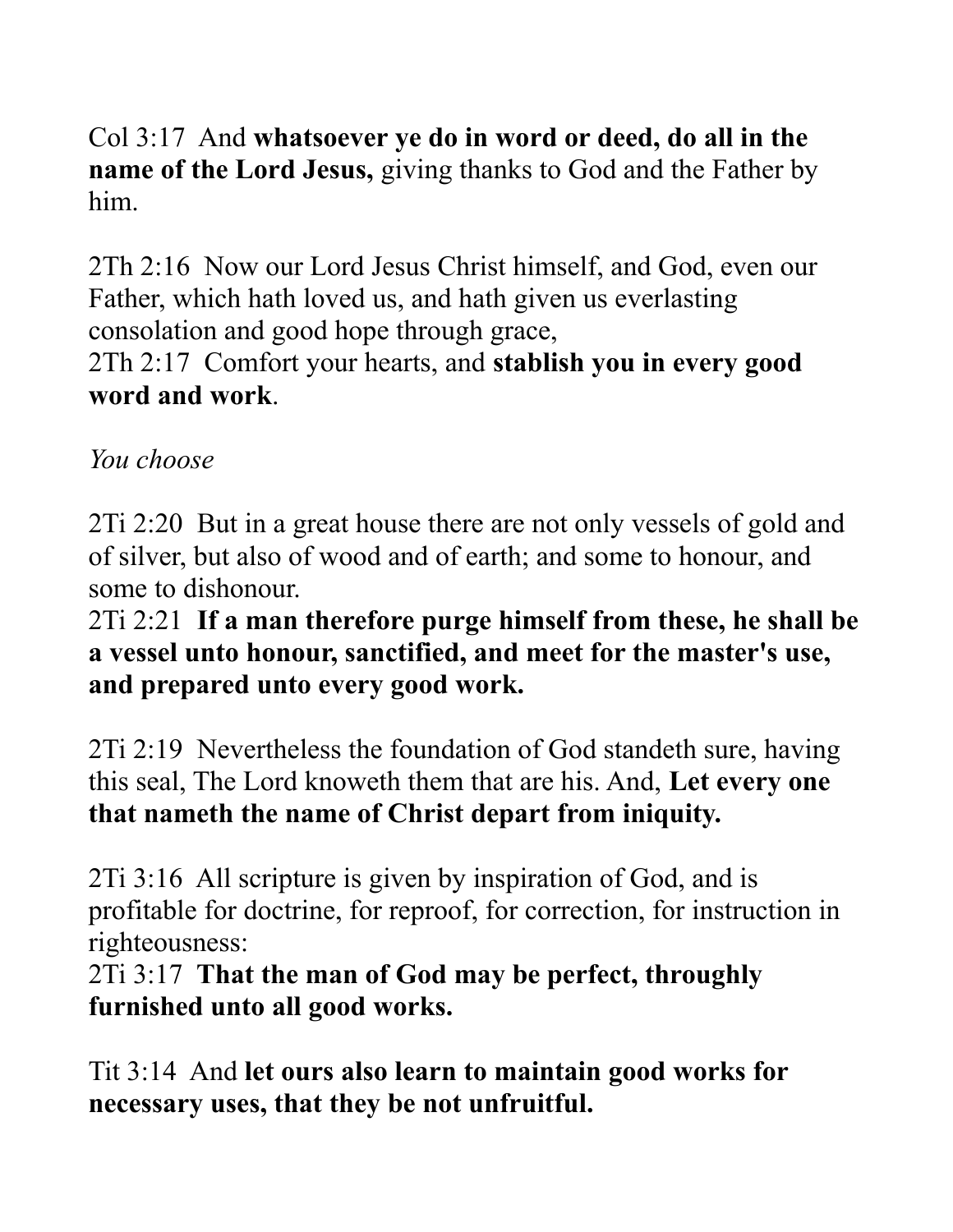#### Jas 1:22 **But be ye doers of the word, and not hearers only, deceiving your own selves.**

Jas 3:13 Who is a wise man and endued with knowledge among you? **let him shew out of a good conversation his works with meekness of wisdom.** 

Rev 14:13 And I heard a voice from heaven saying unto me, Write, Blessed are the dead which die in the Lord from henceforth: Yea, saith the Spirit, **that they may rest from their labours; and their works do follow them.** 

## 2Ti 4:7 **I have fought a good fight, I have finished my course, I have kept the faith:**

Heb 13:20 Now the God of peace, that brought again from the dead our Lord Jesus, that great shepherd of the sheep, through the blood of the everlasting covenant,

Heb 13:21 **Make you perfect in every good work to do his will, working in you that which is wellpleasing in his sight, through Jesus Christ;** to whom be glory for ever and ever. Amen.

1Th 4:1 Furthermore then we beseech you, brethren, and exhort you by the Lord Jesus, that as **ye have received of us how ye ought to walk and to please God, so ye would abound more and more.** 

Neh 4:14 And I looked, and rose up, and said unto the nobles, and to the rulers, and to the rest of the people, Be not ye afraid of them: remember the Lord, which is great and terrible, and **fight for your brethren, your sons, and your daughters, your wives, and your**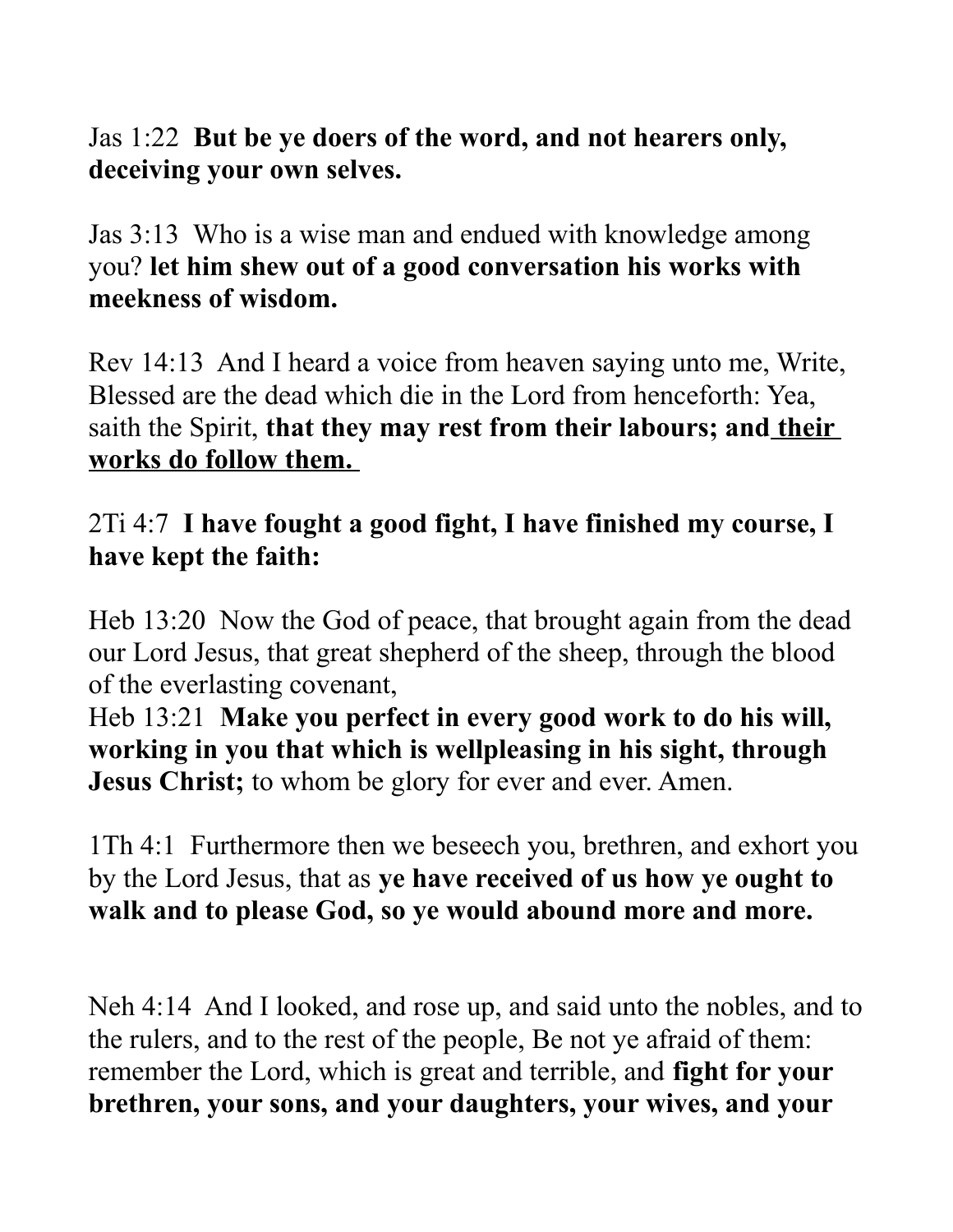#### **houses.**

All seven churches in Revelations, He says "I know thy works"

Rev 2:1 Unto the angel of the church of Ephesus write; These things saith he that holdeth the seven stars in his right hand, who walketh in the midst of the seven golden candlesticks;

Rev 2:2 **I know thy works**, and **thy labour,** and thy patience, and how thou canst not bear them which are evil: and thou hast tried them which say they are apostles, and are not, and hast found them liars:

Rev 2:3 And hast borne, and hast patience, and for my name's sake hast laboured, and hast not fainted.

Rev 2:9 **I know thy works**, and tribulation, and poverty, (but thou art rich) and I know the blasphemy of them which say they are Jews, and are not, but are the synagogue of Satan.

Rev 2:13 **I know thy works,** and where thou dwellest, even where Satan's seat is: and thou holdest fast my name, and hast not denied my faith, even in those days wherein Antipas was my faithful martyr, who was slain among you, where Satan dwelleth.

Rev 2:19 **I know thy works**, and charity, and service, and faith, and thy patience, and thy works; and the last to be more than the first. Rev 3:1 And unto the angel of the church in Sardis write; These things saith he that hath the seven Spirits of God, and the seven stars; **I know thy works**, that thou hast a name that thou livest, and art dead.

Rev 3:8 **I know thy works:** behold, I have set before thee an open door, and no man can shut it: for thou hast a little strength, and hast kept my word, and hast not denied my name.

Rev 3:15 **I know thy works,** that thou art neither cold nor hot: I would thou wert cold or hot.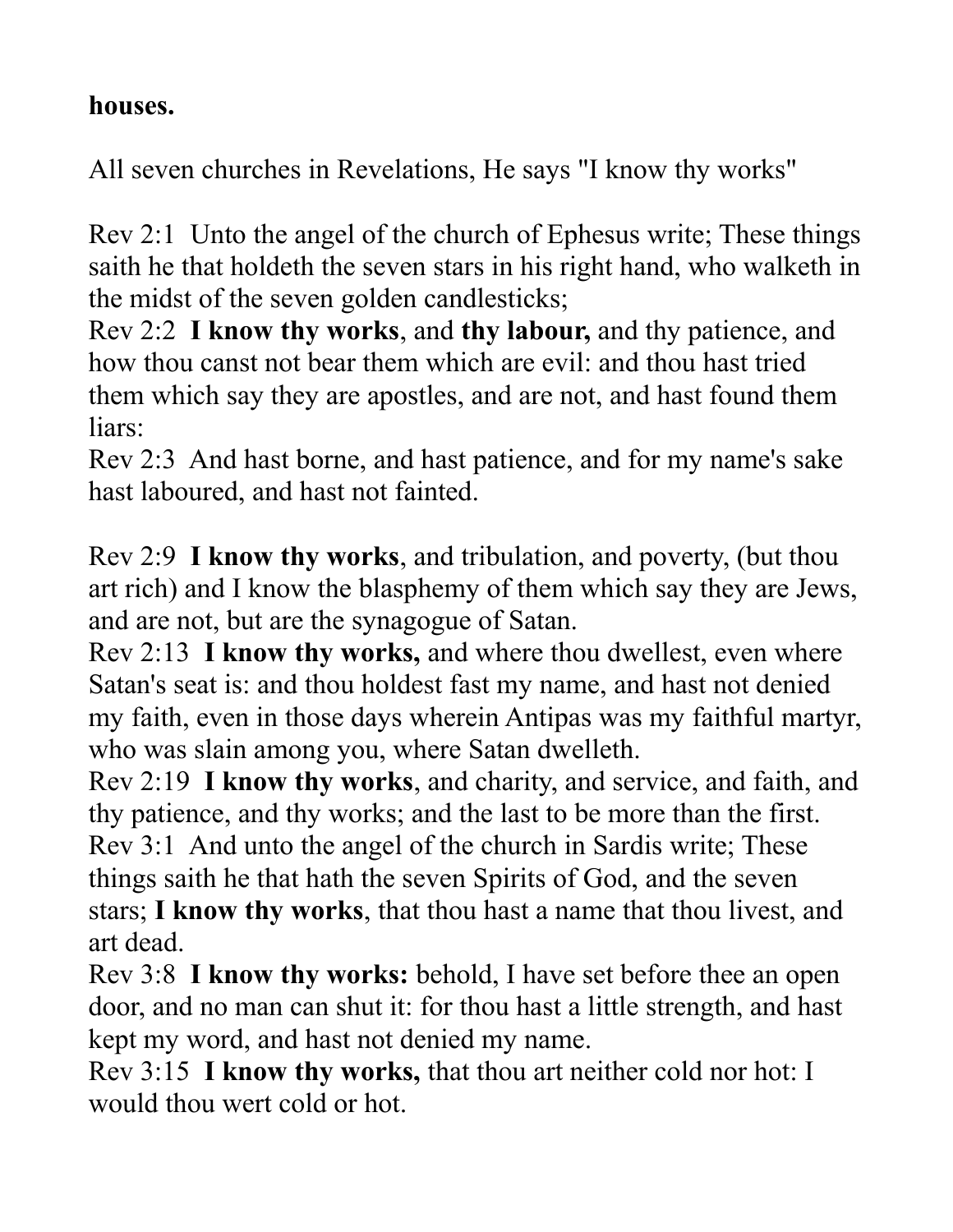*Insufficiency of works, for salvation; Works are the fruit of Salvation.*

Isa 64:6 But we are all as an unclean thing, and **all our righteousnesses are as filthy rags;** and we all do fade as a leaf; and our iniquities, like the wind, have taken us away. *(it didn't say our sins are rags, but our own righteousness)*

Act 13:39 And **by him all that believe are justified from all things**, from which ye could not be justified by the law of Moses.

Rom 3:20 Therefore by the deeds of the law there shall no flesh be justified in his sight: for by the law is the knowledge of sin. Rom 3:23 **For all have sinned, and come short of the glory of God;** 

Rom 3:24 **Being justified freely by his grace** through the redemption that is in Christ Jesus:

Rom 9:16 So then it is not of him that willeth, nor of him that runneth, **but of God that sheweth mercy.** 

Rom 11:6 And if **by grace, then is it no more of works: otherwise grace is no more grace.** But if it be of works, then is it no more grace: otherwise work is no more work.

Gal 2:16 **Knowing that a man is not justified by the works of the law, but by the faith of Jesus Christ, even we have believed in Jesus Christ,** that we might be justified by the faith of Christ, and **not by the works of the law: for by the works of the law shall no flesh be justified.**